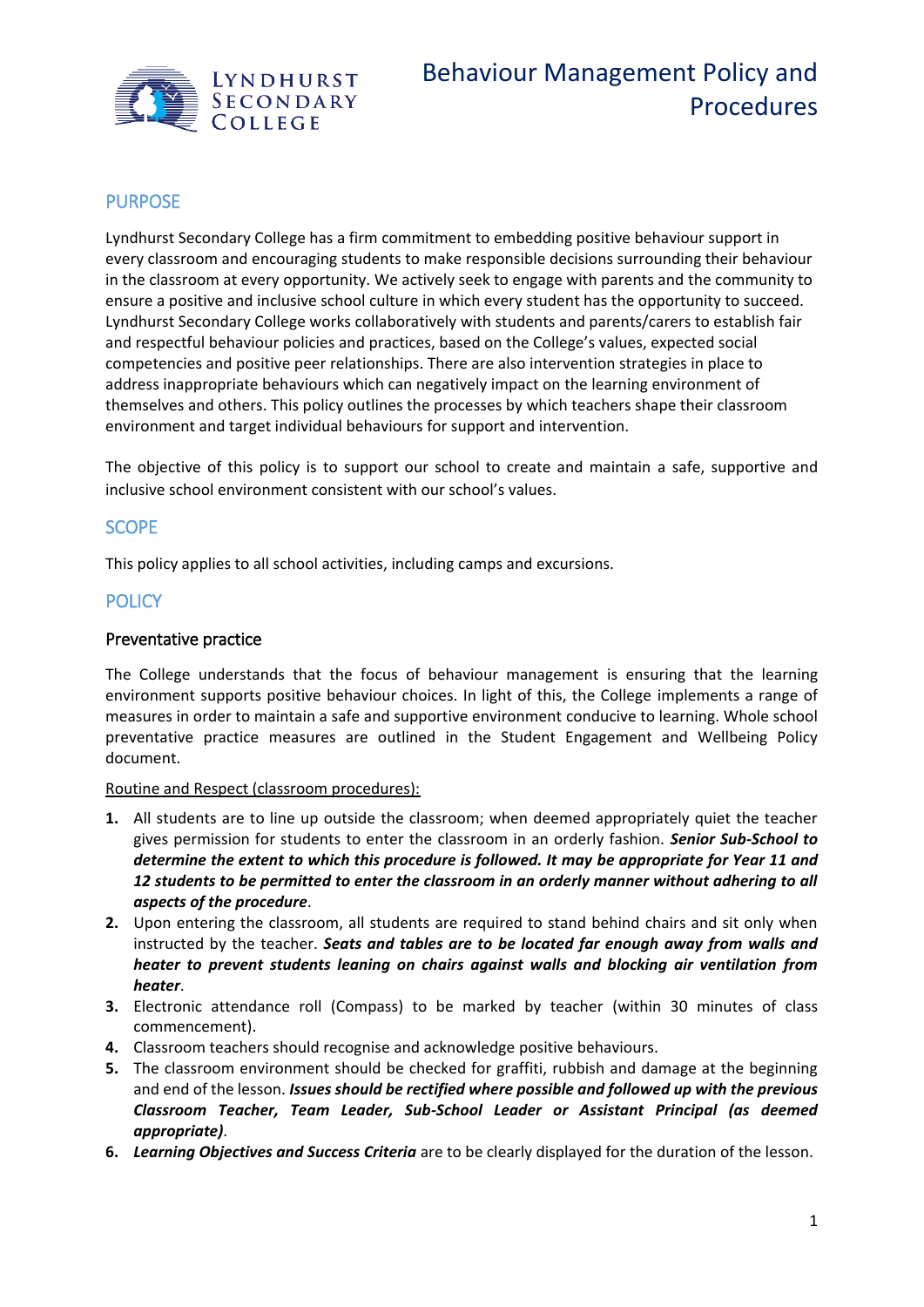

- **7.** The lesson should be conducted using Lyndhurst Secondary College's *Teaching and Learning Model*  which incorporates the three stages of *Tuning In, Purposeful Learning and Reflection*.
- **8.** Throughout the duration of the lesson, it is expected that all students will abide by the College values of Commitment, Excellence, Integrity and Respect for Self, Others and the Environment. It is furthered expected that they will uphold the high expectations of the College. *Classroom infringements should, first and foremost, be dealt with by classroom teachers. For ongoing behavioural issues or significant breaches of expectations, classroom teachers should seek support from Team Leaders, Sub- School Leaders or Assistant Principals.*
- **9.** Students should remain in classrooms under the direct supervision of classroom teachers for the duration of the lesson. In the event that a student is required to leave the classroom, the teacher must use the official Lyndhurst Secondary College '*Out of Class'* notepad.
- **10.** At the conclusion of the lesson, furniture is to be positioned in an orderly fashion wherever possible in the collaborative learning format of two tables and no more than four chairs (tables re-positioned if required and chairs pushed in). Rubbish should be placed in the bin; whiteboard cleaned; fans, heaters, air conditioners and lights switched off; windows should be closed and locked; and the classroom door locked. *At the end of period 5 (or if the last class in the room for the day) students should place chairs on tables.*
- **11.** At the end of the lesson students should be asked to stand behind chairs, remain quiet and be dismissed by the classroom teacher, in an orderly fashion.
- **12.** Students are expected to adhere to the behaviours set out in the School Wide Positive Behaviour Matrix (SWPBS).

### Physical environment:

Teachers will maintain a classroom environment that is stimulating and engaging, which utilises displays etc. to extend upon the learning that occurs during the lesson. By monitoring the condition of their classroom, teachers will further ensure that the classroom is clean, free of graffiti and organised.

#### Student voice:

Staff will establish predictable, fair and democratic classroom practices that ensure student participation, along with multiple opportunities to take responsibility and be involved in decision making. They will also work to understand their students' backgrounds and needs, including academic, social and emotional needs.

#### Intervention

### Corporal Punishment is prohibited in all Victorian schools. Corporal punishment must NOT be used at this College under any circumstances.

In such occasions where inappropriate behaviours occur, staff will work with students through a staged response of interventions as required.

In the first instance, it is the classroom teacher who will be responsible for determining the nature of the intervention required. If the behaviour is either serious or ongoing, the teacher will involve Sub-School, Wellbeing or Principal Class team members as appropriate.

The staged response may include:

- Ensuring a clear understanding of expectations by both students and teachers
- Providing consistent school and classroom environments
- Scaffolding the student's learning program
- Engaging in "Restorative Practices".